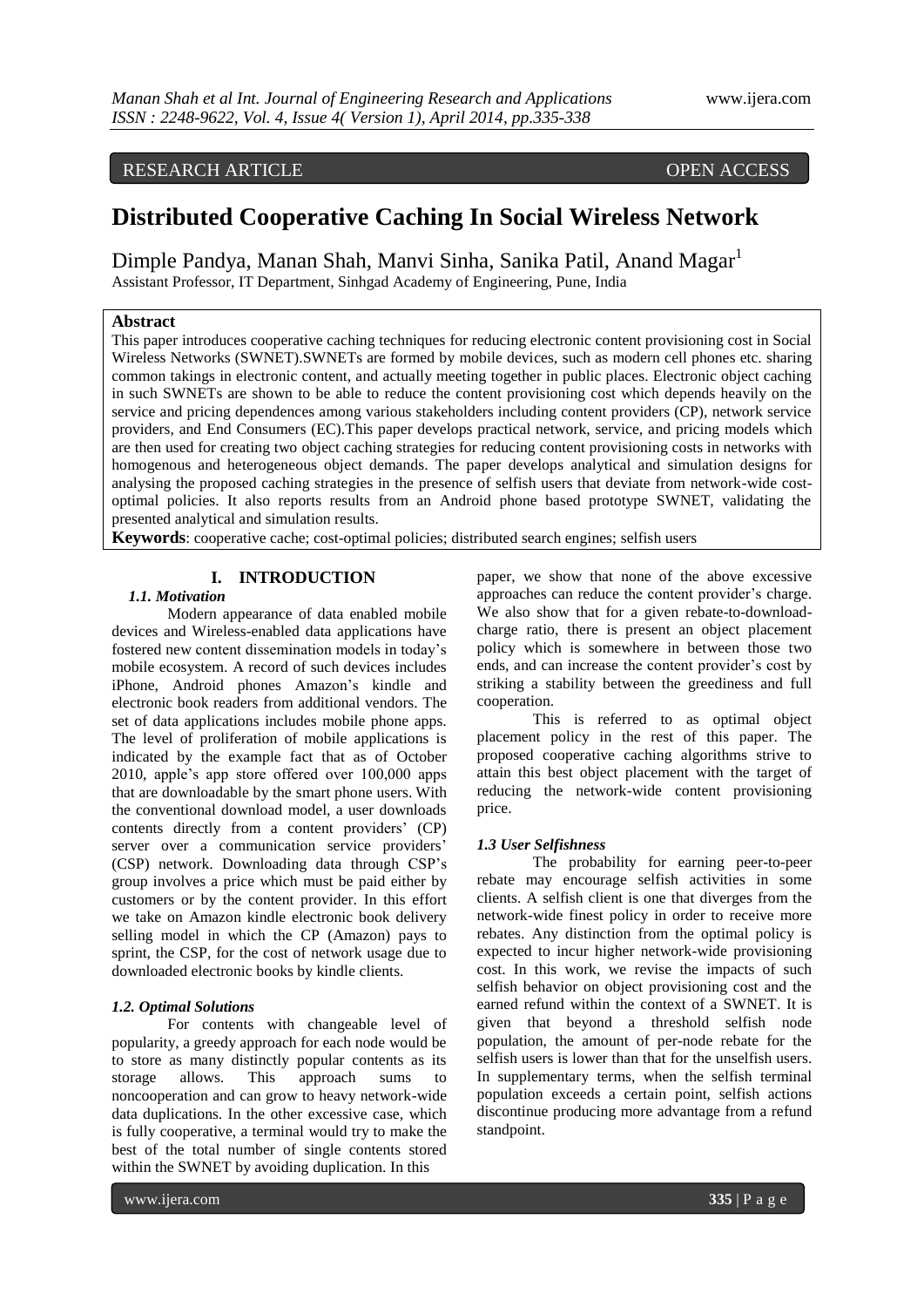# **II. NETWORK, SERVICE AND PRICING MODEL**

# *2.1 Network Model*

Fig.1 describes a model SWNET within a University grounds. People carrying mobile devices form SWNET partitions are the end consumers, which can be whichever multi-hop (i.e. MANET) as shown for partitions 1, 3, and 4, or single hop contact point based as shown for partition 2. A movable device can download some data (i.e., content) from the CP's server using the CSP's cellular system, or from its home SWNET partition. In the remaining paper, the terms object and content are used synonymously. We regard as two types of SWNETs. The foremost one involves motionless SWNET partitions. Meaning, after a partition is formed, it is maintained for sufficiently long so that the cooperative object caches can be formed and reach fixed states. We also consider a second type to explore as to what happens when the still assumption is relaxed. To investigate this effect, caching is applied to SWNETs formed using human interaction traces obtained from a set of real SWNET nodes.



Fig. 1. Content access from a SWNET in a University Campus

### *2.2 Search Model*

After an object call is originated by a mobile tool, it first finds in its local cache. If the local search fails, it searches the object within its SWNET division using limited transmit note. If the search in division also fails, the data is downloaded from the CP's server using the CSP's 3G/4G cellular arrangement. In this paper, we have designed objects such as electronic books, music, etc., which does not vary on time, and therefore cache constancy is not a serious issue. We first suppose that all objects have the equivalent size and each terminal is able to store up to "C" dissimilar data in its cache. Later on, we let go this supposition to sustain objects with variable size. We also believe that all objects are popularitytagged by the CP's server. The popularity-tag of an

object points out its universal recognition; it also indicates the chances that a subjective request in the network is produced for this specific object.

## *2.3 Pricing Model*

We use a pricing model similar to the Amazon Kindle business model in which the CP (e.g., Amazon) pays a download cost Cd to the CSP when an End-Consumer downloads an object from the CP's server through the CSP's cellular network. Moreover, at any time an EC provides a nearby cached object to another EC within its home SWNET division, the supplier EC is rewarded a refund Cr by the CP. Optionally, this return can also be distributed among the provider EC and the ECs of all the intermediate mobile devices that take part in content forwarding. Cd corresponds to the CP's object delivering cost when it is delivered through the CSP's network, and Cr corresponds to the rebate given out to an EC when the object is found within the SWNET (e.g., node A receives rebate Cr after it provides a content to node B over the SWNET).

# **III. CACHING FOR OPTIMAL OBJECT PLACEMENT**

### *3.1 Split Cache Replacement*

To understand the optimal object placement under homogeneous object request model we propose the following Split Cache policy in which the available cache space in each device is divided into a duplicate segment and a unique segment. In the first segment, nodes can store the most popular objects without worrying about the object duplication and in the second segment only unique objects are allowed to be stored. Among the Split Cache replacement policy, almost immediately following an object is downloaded from the CP's server, it is categorized as only one of its kind object as there is only one copy of this object in the network. In addition, when a node downloads an object from another SWNET node, that object is categorized as a replica object as there are now at least two duplicates of that object in the network.

For storing a new exclusive object, the least popular object in the whole cache is selected as a candidate and it is replaced with the new object if it is less popular than the new received object. For a duplicated object, however, the evictee candidate is selected only from the first duplicate segment of the cache. In other words, a unique object is never dispossessed in order to put up a duplicated object. The Split Cache object replacement mechanism realizes the optimal strategy. With this mechanism, at steady state all devices' caches preserve the same object set in their duplicate areas, but distinct objects in their unique areas.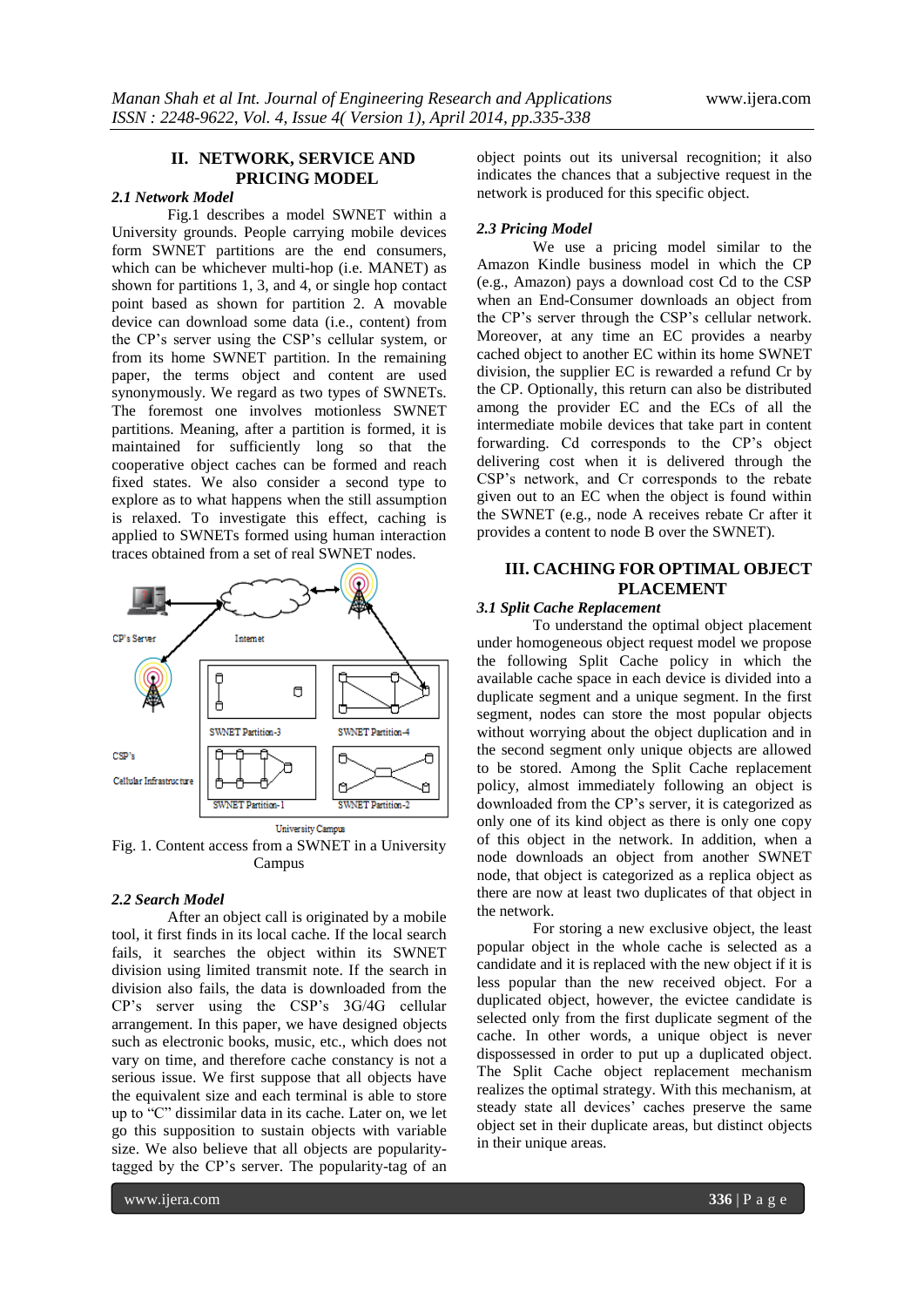### **IV. PROPOSED SYSTEM**

In this article depicting motivation from Amazon's Kindle e-book delivery commerce, this paper builds up practical system, service, and pricing models which are then used for generating two object caching approach for limiting content provisioning expenses in networks with homogenous and heterogeneous object requests. The paper creates logical and imitation models for analysing the designed caching approaches in the happening of selfish consumers that diverge from system-wide cost-optimal plans. It also informs outcomes from an Android cell phone based model SWNET, validating the presented logical and imitation outcomes.

# **V. ADVANTAGES OF PROPOSED SYSTEM**

Based on a convenient service and pricing case, a stochastic model for the content provider's cost calculation is developed. A cooperative caching approach, Split Cache, is proposed, numerically analysed, and theoretically proven to provide best possible object placement for systems with homogenous content demands. A benefit-based strategy, Distributed Benefit, is proposed to reduce the provisioning cost in heterogeneous networks consisting of nodes with different content request rates and patterns

### **VI. CONCLUSION**

The objective of this work was to develop a cooperative caching strategy for provisioning cost minimization in Social Wireless Networks. The key contribution is to display that the best cooperative caching for provisioning cost reduction in networks with homogeneous content demands requires an optimal split between object duplication and individuality. Furthermore, we experimentally (using simulation) and analytically evaluated the algorithm's performance in the presence of user selfishness. It was shown that selfishness can increase user rebate only when the number of selfish nodes in an SWNET is less than a critical number. It was shown that with heterogeneous requests, a benefit based heuristics strategy provides better performance compared to split cache which is proposed mainly for homogeneous demand.

Ongoing work on this topic includes the development of an efficient algorithm for the heterogeneous demand scenario, with a goal of bridging the performance gap between the Benefit Based heuristics and the centralized greedy mechanism which was proven to be optimal Removal of the no-collusion assumption for user selfishness is also being worked on.

## **REFERENCES**

- [1] M. Zhao, L. Mason, and W. Wang, "Empirical Study on Human Mobility for Mobile Wireless Networks," Proc. IEEE Military Comm. Conf. (MILCOM), 2008.
- [2] "Cambridge Trace File, Human Interaction Study," http://www.crawdad.org/download/cambrid ge/haggle/Exp6.tar.gz,2012.
- [3] E. Cohen, B. Krishnamurthy, and J. Rexford, "Evaluating Server-Assisted Cache Replacement in the Web," Proc. Sixth Ann.European Symp. Algorithms, pp. 307- 319, 1998.
- [4] S. Banerjee and S. Karforma, "A Prototype Design for DRM Based Credit Card Transaction in E-Commerce," Ubiquity, vol. 2008,2008.
- [5] L. Breslau, P. Cao, L. Fan, and S. Shenker, "Web Caching and Zipf-Like Distributions: Evidence and Implications," Proc. IEEE INFOCOM, 1999.
- [6] C. Perkins and E. Royer, "Ad-Hoc On-Demand Distance Vector Routing," Proc. IEEE Second Workshop Mobile Systems and Applications,1999.
- [7] S. Podlipnig and L. Boszormenyi, "A Survey of Web Cache Replacement Strategies," ACM Computing Surveys, vol. 35, pp. 374-398, 2003.
- [8] A. Chaintreau, P. Hui, J. Crowcroft, C. Diot, R. Gass, and J. Scott,"Impact of Human Mobility on Opportunistic Forwarding Algorithms," IEEE Trans. Mobile Computing, vol. 6, no. 6, pp. 606-620, June 2007.
- [9] "BU-Web-Client Six Months of Web Client Traces." http://www.cs.bu.edu/techreports/1999-011 usertrace-98.gz, 2012.
- [10] A. Wolman, M. Voelker, A. Karlin, and H. Levy, "On the Scale and Performance of Cooperative Web Caching," Proc. 17th ACM Symp. Operating Systems Principles, pp. 16-31, 1999.
- [11] S. Dykes and K. Robbins, "A Viability Analysis of Cooperative Proxy Caching," Proc. IEEE INFOCOM, 2001.
- [12] M. Korupolu and M. Dahlin, "Coordinated Placement and Replacement for Large-Scale Distributed Caches," IEEE Trans. Knowledge and Data Eng., vol. 14, no. 6, pp. 1317-1329, Nov. 2002.
- [13] L. Yin and G. Cao, "Supporting Cooperative Caching in Ad Hoc Networks," IEEE Trans. Mobile Computing, vol. 5, no. 1, pp. 77-89, Jan. 2006.